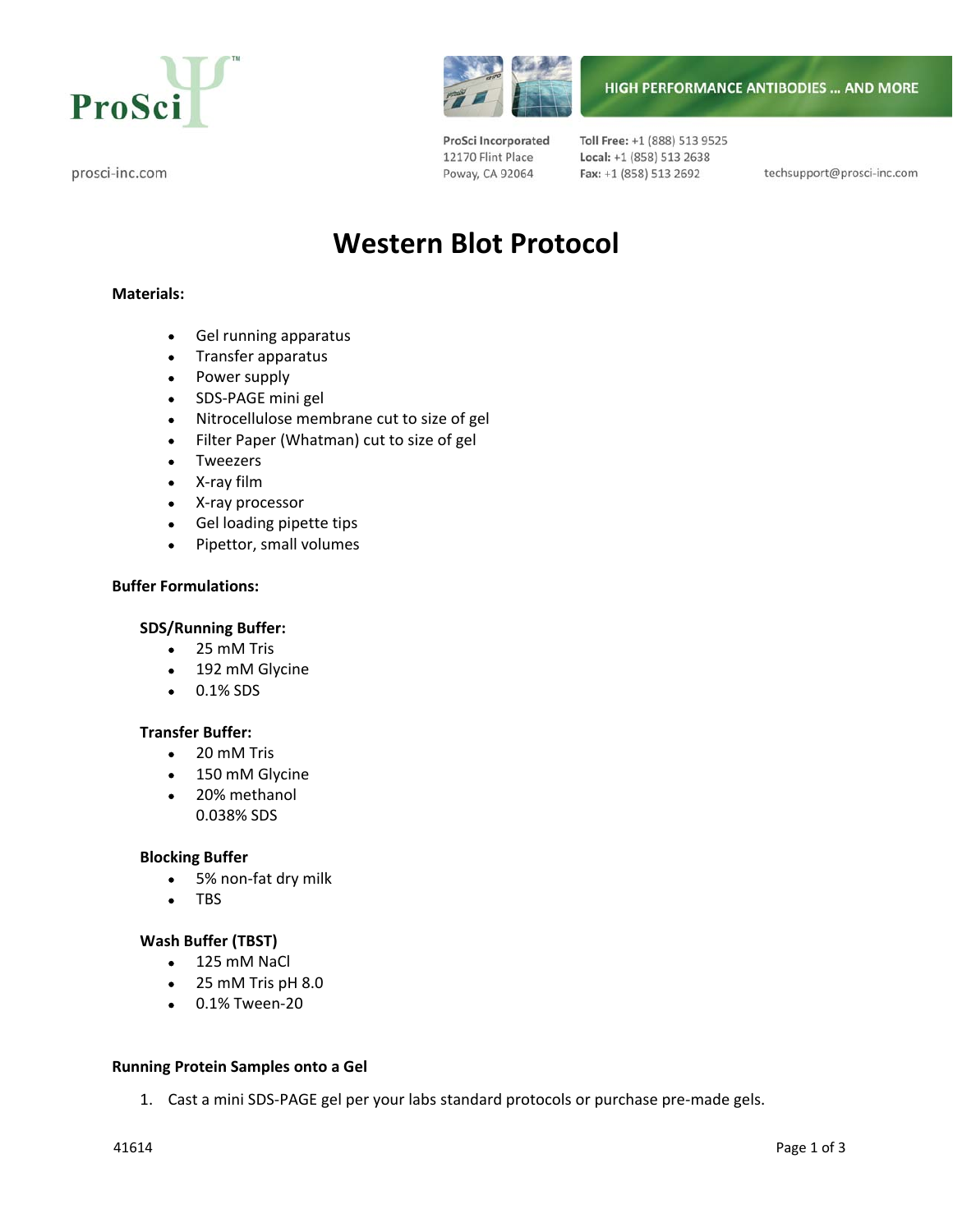

prosci-inc.com



ProSci Incorporated 12170 Flint Place Poway, CA 92064

Toll Free: +1 (888) 513 9525 Local: +1 (858) 513 2638 Fax: +1 (858) 513 2692

techsupport@prosci-inc.com

- 2. Clamp the gel to the apparatus with per manufacturer directions. Add running buffer.
- 3. Remove the comb gently so as to not disturb the wells.
- 4. Add 6μL of your select marker to a well.
- 5. Add 7.5μL of lysate per well (2mg/mL for 15μg per lane).
- 6. Apply the anode and cathode wires to the appropriate poles and cover.
- 7. Run at 130V for 2 hours (or until the dye front is close to the bottom).

## **Transfer of Proteins onto Membrane**

- 8. Assemble the "sandwich" for the transfer apparatus per the diagram below.
	- a. *Note*: Handle gel and membrane with tweezers do not touch!
- 9. Pre-wet sponges and filter paper in transfer buffer.
	- a. *Note*: Filter papers and membrane should be same size as the gel.
- 10. Insert the "sandwich" and insert into the transfer apparatus, making sure the gel is on the cathode (‐) and the membrane is on the anode (+) side of the apparatus.
- 11. Transfer the proteins to the membrane at 250mA in transfer buffer for 2 hours
- 12. Remove the cassette from the apparatus, discard the gel, and place membrane on paper towels to dry. (Wash the membrane in 1xTBST to remove any leftover gel.)

Cathode (‐) Black Grid Sponge Filter Paper Gel Membrane Filter Paper Sponge White Grid Anode (+)

# **Blocking**

- 13. Incubate the blot with blocking buffer overnight at 4°C or 2 hours at room temperature with gentle agitation.
- 14. Remove blot from blocking solution.